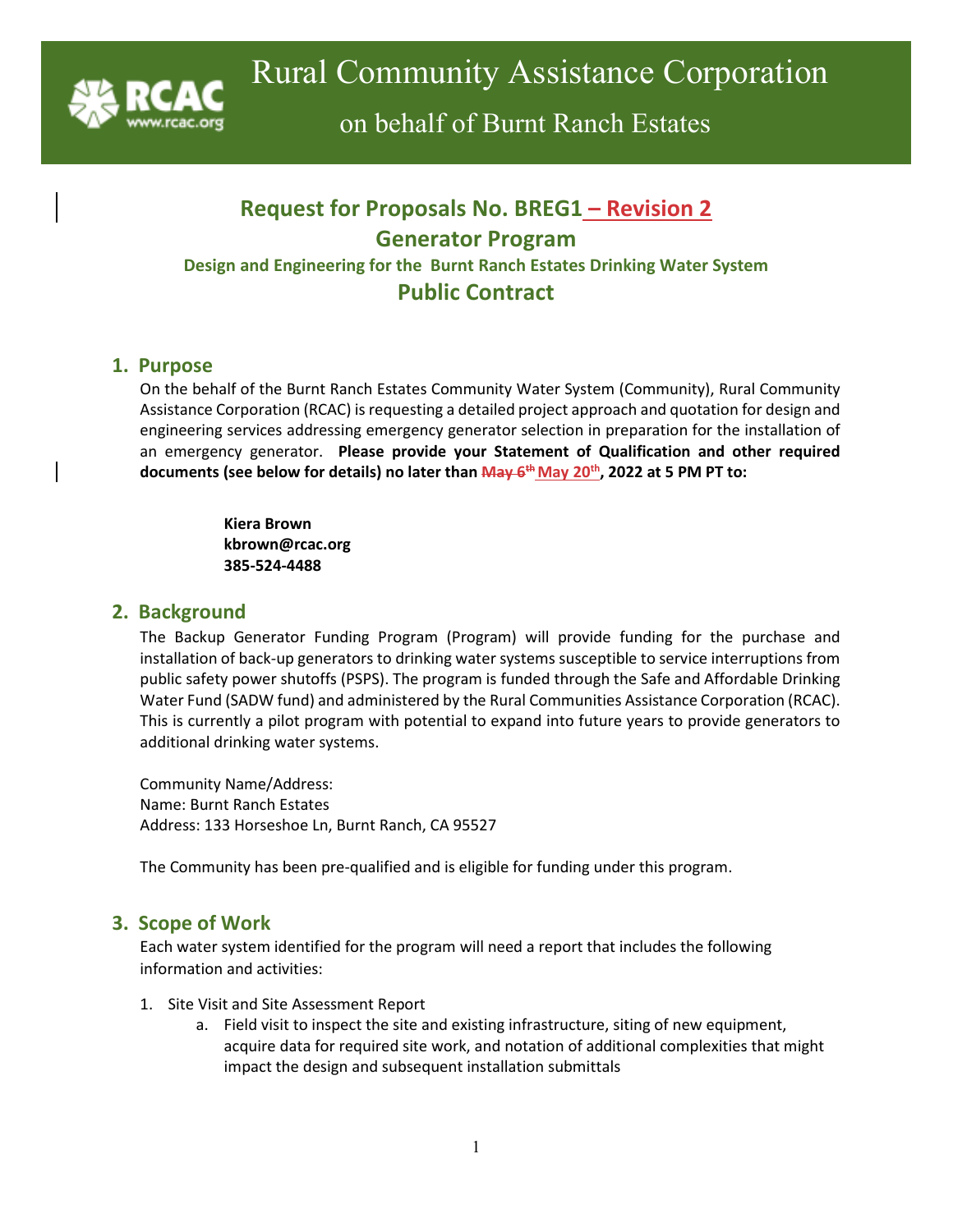- b. Assess the location of electrical entry and service equipment, water system requirements, possible generator locations and overall access to the location for installation.
- c. A review of any associated regulatory plans (i.e. Spill Prevention Control and Countermeasure Plan if required) to determine if amendments will be needed.
- d. A site plan indicating the property boundaries and setbacks as set forth by the local municipality for each location; a survey may be required of the facility to confirm property boundaries and setbacks.
- e. Photographs of the location to assist in preparing planning and design documents.
- f. Determination if a survey is required to confirm property boundaries and setbacks.
- g. Notation of any special considerations needed in the design, permitting, and installation of the new equipment
- 2. Design Package
	- a. A recommendation for generator type/size and all related construction including:
		- i. Number of generators needed
		- ii. Voltage, load, and phase rotation requirements
		- iii. Type of generator (e.g. mobile or stationary)
		- iv. Type of generator fuel; propane is preferred due to Burnt Ranch's remote location
		- v. Generator availability
		- vi. For mobile generators, availability or need of vehicle with adequate towing capacity for transporting the generator
		- vii. Operation parameters
		- viii. Changes needed to the existing electrical infrastructure
		- ix. List of required permits
		- x. Pre-Installation planning and/or tasks to be completed, including the location of the generator to be installed
		- xi. Preliminary generator equipment and installation cost estimates
	- b. 60% Design package will include equipment locations, foundation design, building and siting access. Including detailed information allowing procurement of equipment and site improvements. (Estimated 3 weeks)
	- c. 100% Design package will include install details, foundation details, and connection details as needed for permitting and construction. (Estimated 2 weeks)
- 3. Permitting Package
	- a. Identify and secure all required permits (as required) including:
		- i. Environmental analysis (CEQA) documentation
		- ii. State, county, and/or local agency permitting
		- iii. Estimated costs and timeline to secure permits
- 4. Detailed Budget and Schedule Construction Phase Services for Generator Installation
	- a. Project timelineConstruction schedule
	- b. Operations and Maintenance Plan, including O&M Budget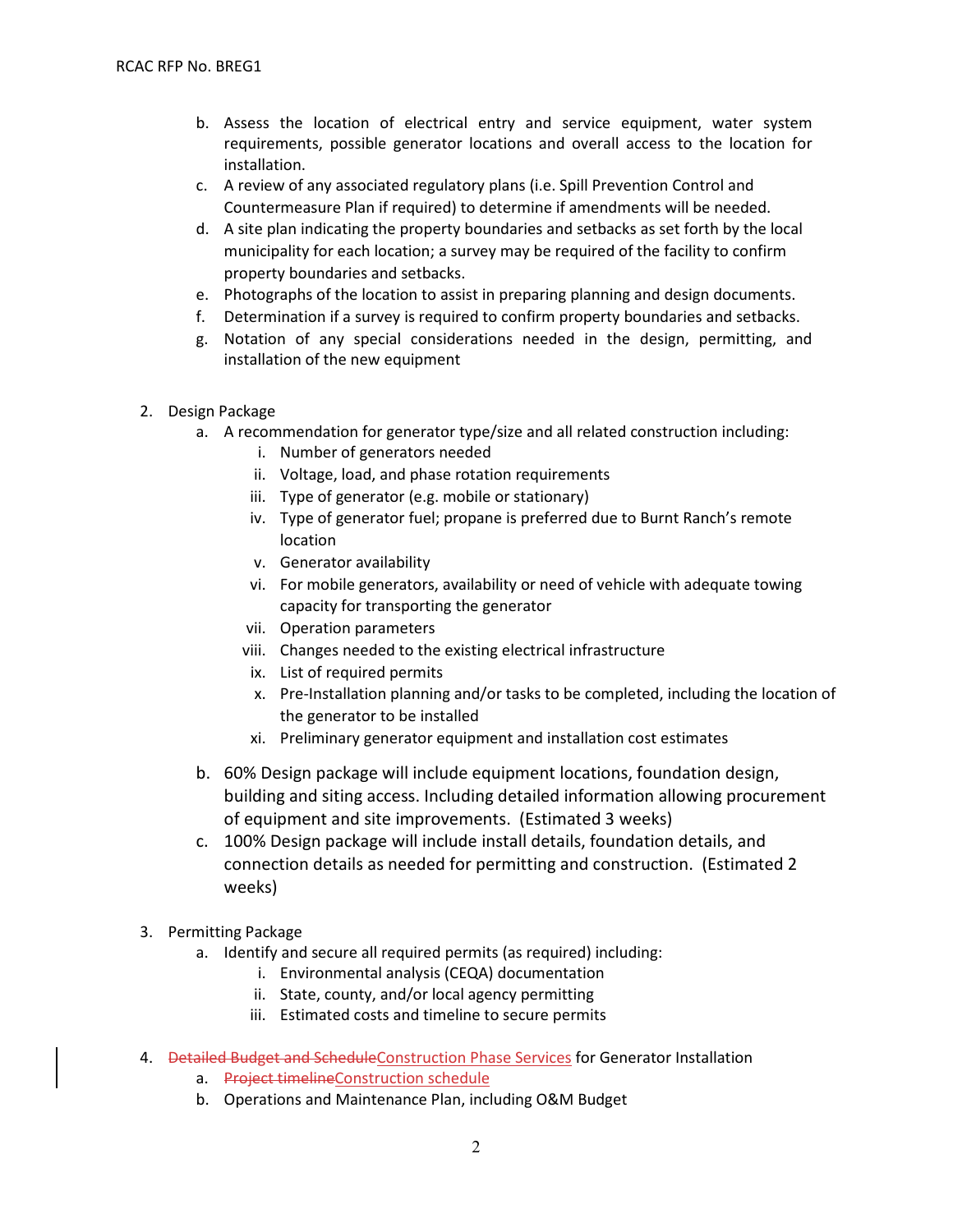- c. Construction Bidding Assistance
- d. Construction Management
- e. Construction Inspection
- f. Final Inspection and Engineering Certificate of Completion

f.g. See scope clarifications in the Response to Inquiry document.

**Note:** Procurement of the generator will be accomplished by RCAC and the water system.

### **4. Proposal Details**

The proposal shall include:

- 1. Respondent's name, mailing address, contact person, e-mail address, and phone number.
- 2. Detailed response to ability to perform the scope of work with or without subcontractors.
- 3. Total Cost Sheet, plus detailed Time and Materials Estimate (see Exhibit A)
- 4. Statement of Qualifications (see Exhibit B)
- 5. Vendor Self-Certification Form (see Exhibit C)

Proposers are discouraged from submitting a lengthy submittal. RCAC requests that submittals be concise, clearly written, and contain only essential information.

Proposers will deliver all required submittal items via email on or before the deadline as specified below or as coordinated with the Rural Community Assistance Corporation (RCAC) contact.

Proposals must include all **Required Submittal Items**:

| <b>List of Attachments</b>                 | <b>Required Submittal Items</b>    |  |
|--------------------------------------------|------------------------------------|--|
| Exhibit A – Total Cost Sheet               | Detailed Response to Scope of Work |  |
| Exhibit B - Statement of Qualifications    | Detailed Time & Materials Estimate |  |
| Exhibit C – Vendor Self-Certification From |                                    |  |

### **5. Schedule**

The selection process is anticipated to proceed as outlined below; however, it is subject to change at the discretion of RCAC:

| <b>Project Benchmarks</b>              | Date (No Later Than)                    |
|----------------------------------------|-----------------------------------------|
| <b>Request for Proposals Available</b> | April 11, 2022                          |
| Deadline for Inquiries                 | April 29, 2022                          |
| Proposals Due by 5:00 p.m. PST         | May 6, 2022 May 20, 2022                |
| <b>Consultant Interviews</b>           | May 9-20, 2022<br>May 23 - May 27, 2022 |
| <b>Consultant Selection</b>            | May 27, 2022 June 3, 2022               |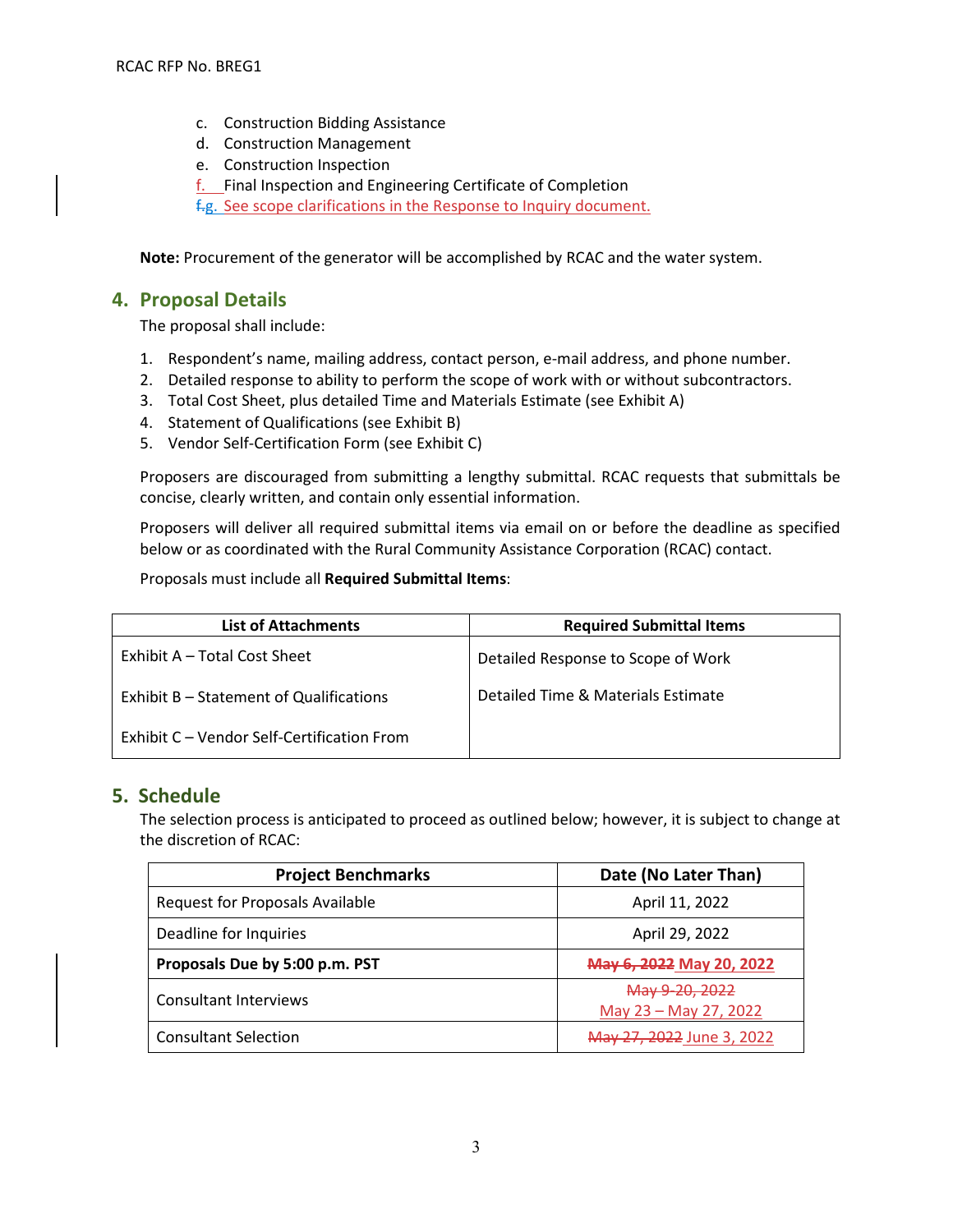### **6. Award and Negotiations**

Award will be made to the most qualified responsive contractor firm with the best performance on the following evaluation criteria:

- 1. Firm's experience with similar projects.
- 2. Technical capacity to address each of the scope of work items.
- 3. Experience with and understanding of CA State grant programs and funding timelines.
- 4. Interview performance.

### **7. Miscellaneous**

#### **Exceptions Certification**

In submitting a proposal in response to this RFP, Proposer is certifying that it takes no exceptions to this RFP. If any exceptions are taken, such exceptions must be clearly noted in the proposal and may be reason for rejection of the proposal. Failure to include any exceptions to the RFP shall be deemed an acceptance of all terms therein by Proposer and Proposer shall not have any further opportunity to request revisions to the same following submission of its proposal.

#### **Cancellation of RFP**

RCAC reserves the right to cancel this RFP at any time prior to contract award without obligation in any manner for proposal preparation, interview, fee negotiation or other marketing costs associated with this RFP.

#### **No Commitment to Award**

Issuance of this RFP and receipt of proposals does not commit RCAC to award a contract. RCAC expressly reserves the right to postpone the RFP process for its own convenience, to accept or reject any or all proposals received in response to this RFP, to negotiate with more than one Proposer concurrently, or to cancel all or any part of this RFP.

#### **Right to Negotiate and/or Reject Proposals**

RCAC reserves the right to negotiate any price or provision, task order or service, accept any part or all of any proposals, waive any irregularities, and to reject any and all, or parts of any and all proposals, whenever, in the sole opinion of RCAC, such action shall serve its best interests and those of the taxpaying public. The Proposers are encouraged to submit their best prices in their proposals, and RCAC intend to negotiate only with the Proposer(s) whose proposal most closely meets RCAC's requirements.

#### **Prevailing Wage**

Proposers shall take cognizance of the requirements of California Labor Code Sections 1720 et seq. and 1770 et seq., as well as California Code of Regulations, Title 8, Section 16000 et seq. ("Prevailing Wage Laws"), which require the payment of prevailing wage rates and the performance of other requirements on certain "public work" and "maintenance" projects. The Proposer must agree to fully comply with and to require its subcontractors/subconsultants to fully comply with such Prevailing Wage Laws to the extent applicable.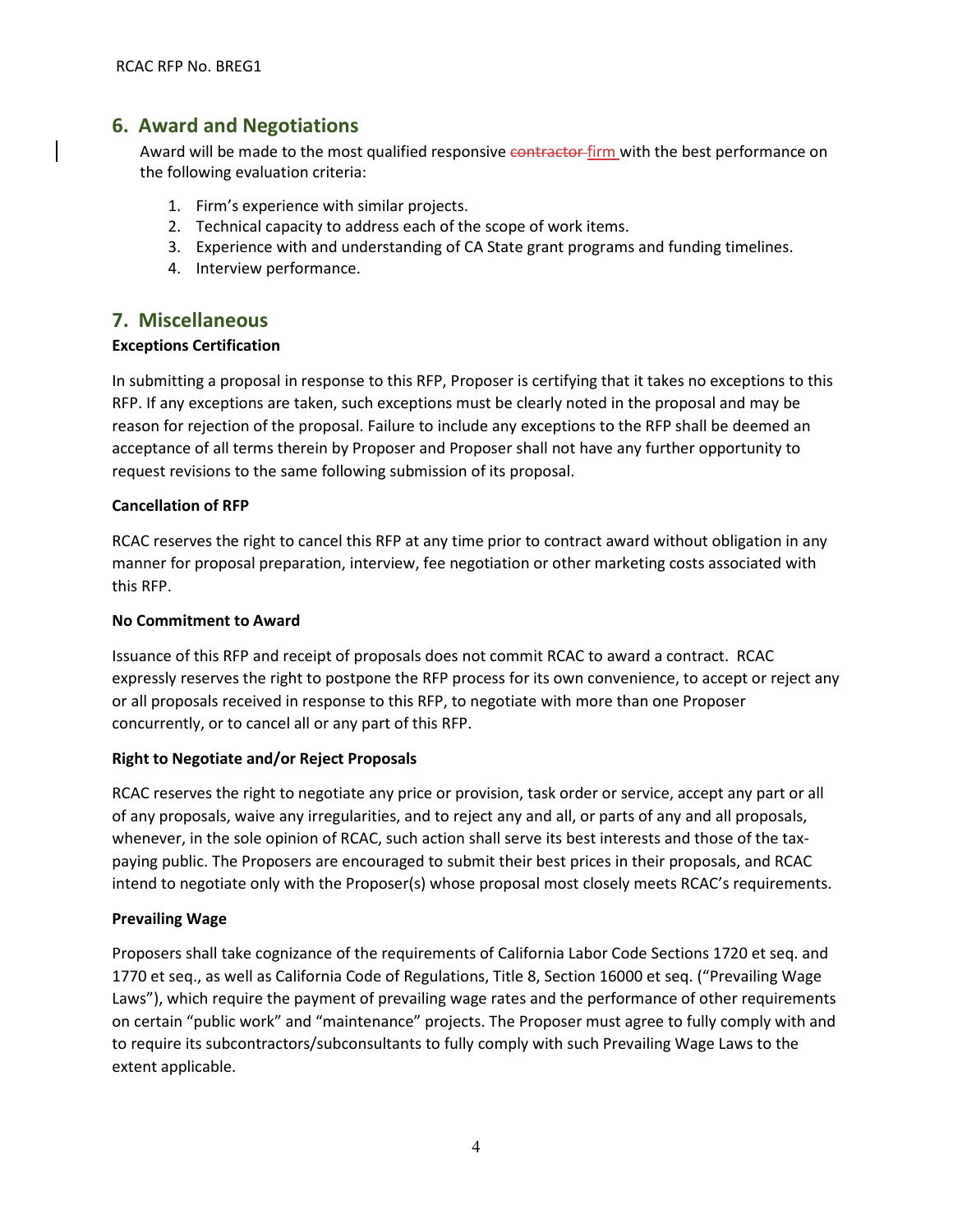# **8. Questions**

Questions about this RFP must be made in writing and emailed to kbrown@rcac.org. **All requests for information or questions must be submitted by April 29th, 2022.** Questions submitted after the due date or via phone will not be accepted. All questions and answers will be published shortly after the deadline for inquiries date mentioned above.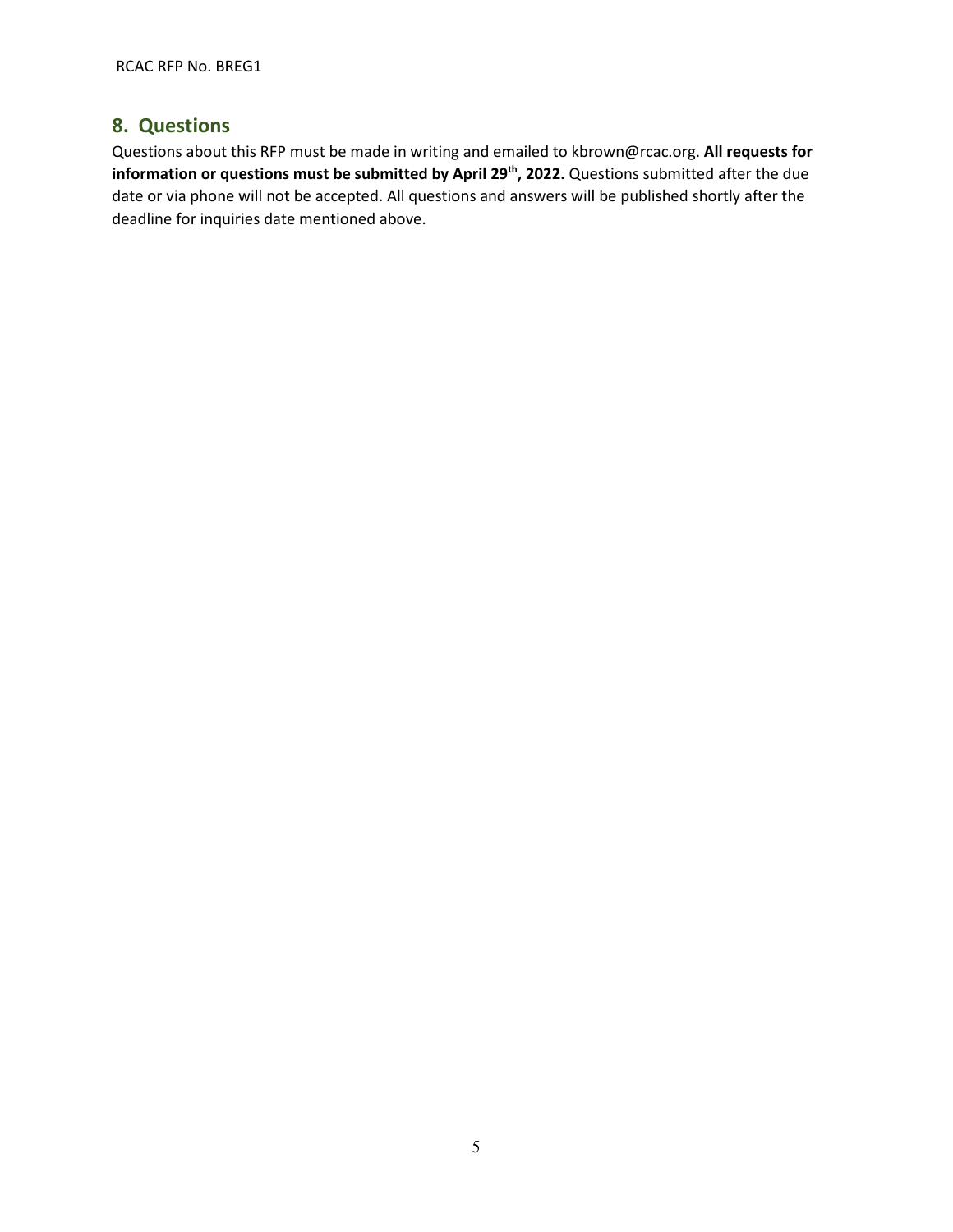# **Exhibit A Total Cost Sheet**

This Total Cost Sheet must be submitted with your Proposal.

Provide your detailed time and materials budget for services meeting the Scope of Work outlined above for one system. All costs must be fully burdened and markups for subcontractors are not allowed. If needed, please include direct hours for administering any subcontracts.

**Please attach a separate detailed time and materials budget,** in addition to the following summary cost breakdown:

| • Cost estimate for Site Visit and Assessment Report |  |
|------------------------------------------------------|--|
| • Cost estimate for the Design Package               |  |
| • Cost estimate for the Permit Package               |  |

- Cost estimate for Budget and Schedule for Construction Phase Services for Generator Installation **\$** \_\_\_\_\_\_
- 

**TOTAL COST: \$**\_\_\_\_\_\_\_\_\_\_\_

| Company Name:       |  |
|---------------------|--|
| Contact Name/Phone: |  |
| Contact E-mail:     |  |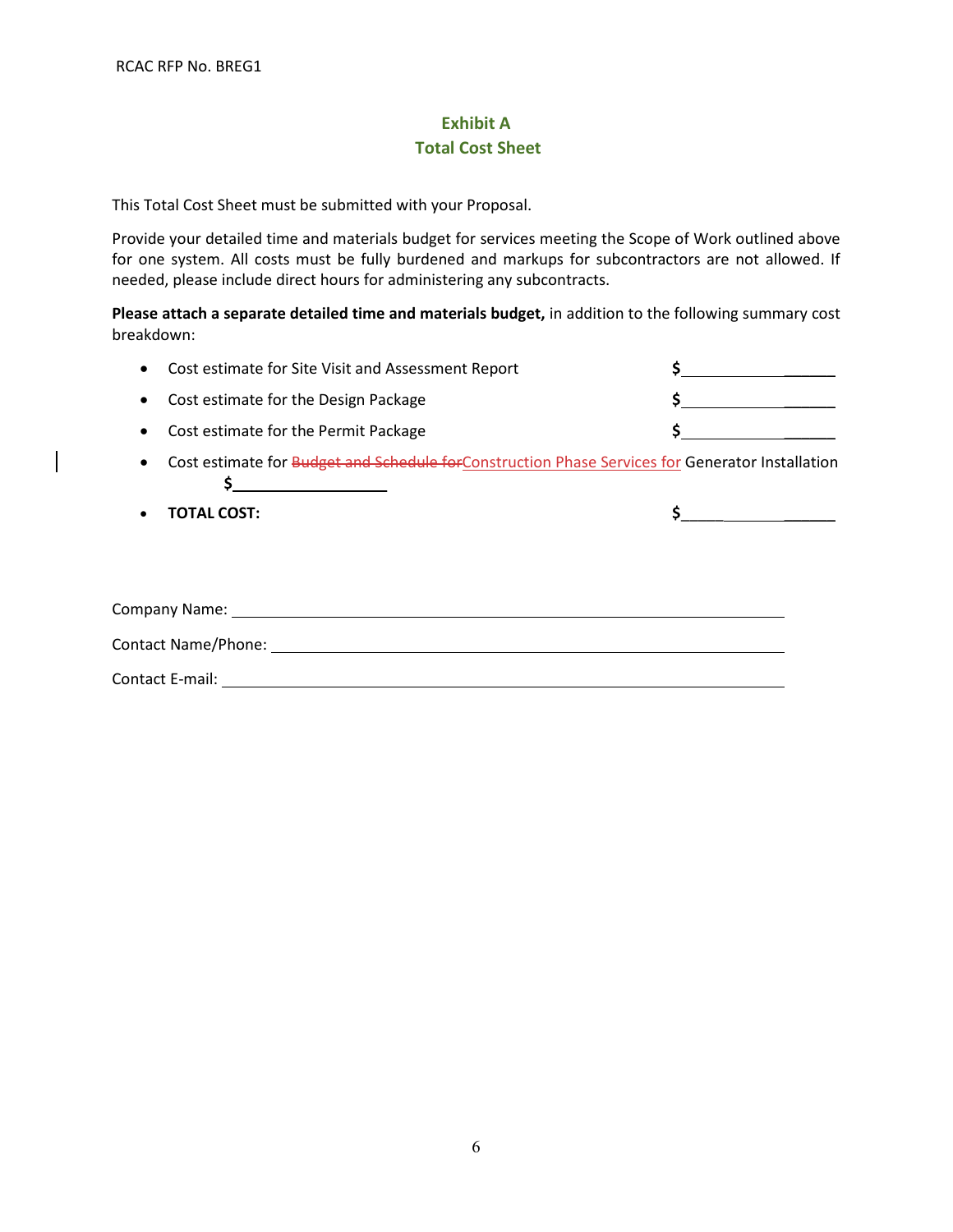# **Exhibit B Statement of Qualifications**

### **Statements of Qualifications must include:**

1. Names of company owner(s), years in business and services offered

2. Resumes and professional background for key personnel of the company who will be assigned to work on this project

3. Three similar projects designed by the company during the past seven years

4. List of any projects funded by State of CA funding

6. A letter confirming that the firm has liability insurance available

### **The cover letter shall contain the following information:**

1. RFP Title

2. Respondent's name, mailing address, contact person, e-mail address, and phone number

3. Identification of the principal contact person authorized to commit the respondent to a contractual agreement, including address, e-mail, and phone number

4. Identification of the prime consultant's corporate headquarters (city and state)

5. An expression of the respondent's interest in being selected for this project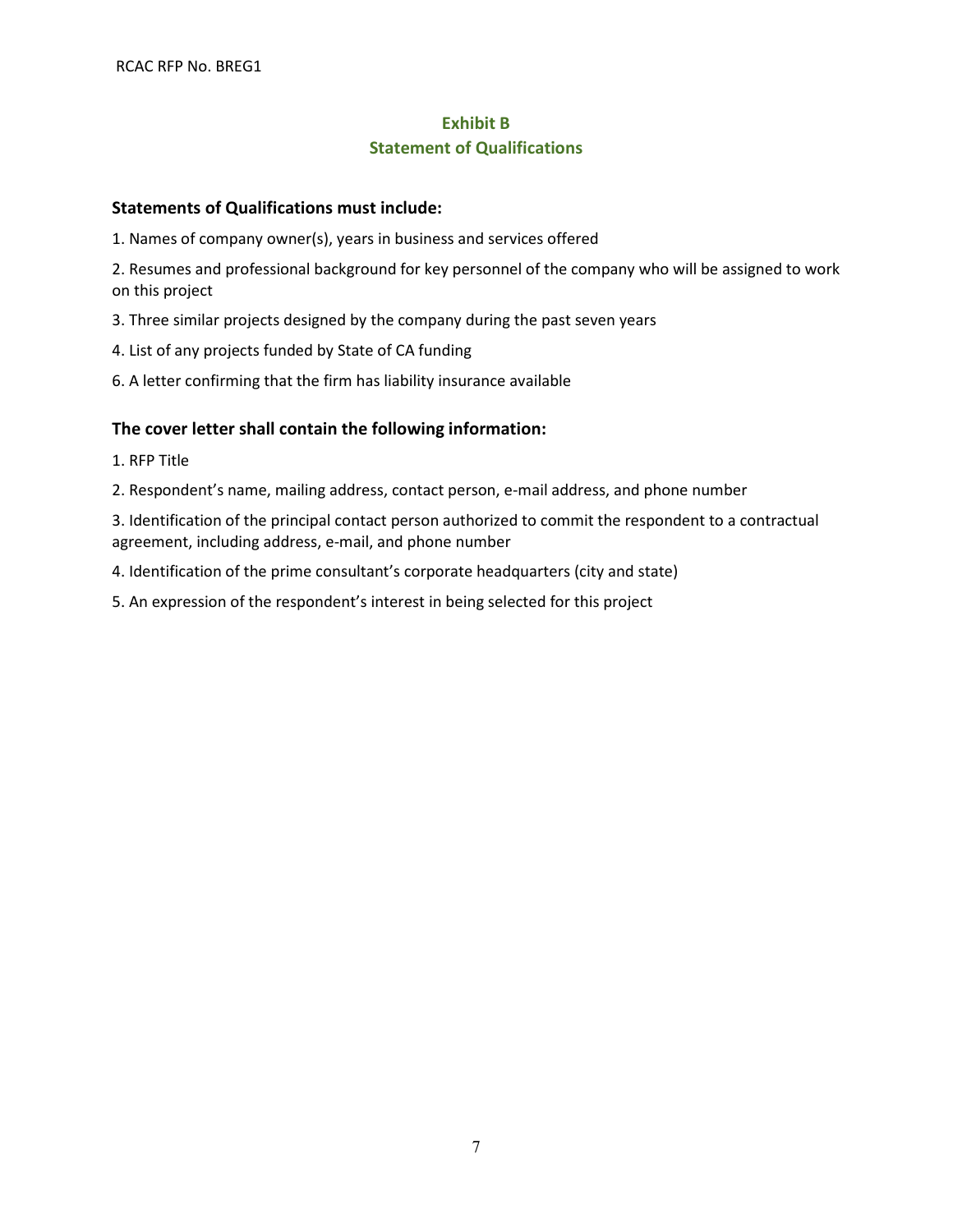# **Exhibit C Vendor Self-Certification Form**

| SELF-CERTIFICATION TYPE REQUESTED (Check Applicable Type)       |                                                |                                             |                                                                                                                                                                                                                                      |  |
|-----------------------------------------------------------------|------------------------------------------------|---------------------------------------------|--------------------------------------------------------------------------------------------------------------------------------------------------------------------------------------------------------------------------------------|--|
|                                                                 |                                                |                                             |                                                                                                                                                                                                                                      |  |
|                                                                 |                                                |                                             |                                                                                                                                                                                                                                      |  |
|                                                                 |                                                |                                             |                                                                                                                                                                                                                                      |  |
|                                                                 |                                                |                                             |                                                                                                                                                                                                                                      |  |
|                                                                 |                                                |                                             |                                                                                                                                                                                                                                      |  |
|                                                                 |                                                |                                             |                                                                                                                                                                                                                                      |  |
| Business/Contractor License (if applicable):                    |                                                |                                             |                                                                                                                                                                                                                                      |  |
| the RCAC Board of Directors.                                    |                                                |                                             | I hereby certify that the above information is true and correct to the best of knowledge. I further certify that I am<br>not related to (or am not an immediate family member by marriage) or employed, by RCAC, their employees, or |  |
|                                                                 |                                                |                                             |                                                                                                                                                                                                                                      |  |
|                                                                 | ] Small Disadvantaged Business (SDB) Concerns  |                                             |                                                                                                                                                                                                                                      |  |
|                                                                 | Women Owned Small Business (WOSB) Concerns     |                                             |                                                                                                                                                                                                                                      |  |
|                                                                 | ] HUBZone Small Business (HUBZone)             |                                             |                                                                                                                                                                                                                                      |  |
|                                                                 | ] Veteran-Owned Small Business (VOSB) Concerns |                                             |                                                                                                                                                                                                                                      |  |
| Service-Disabled Veteran-Owned Small Business (SDVOSB) Concerns |                                                |                                             |                                                                                                                                                                                                                                      |  |
| $\exists$ Certified: Yes $\Box$                                 |                                                |                                             | $\begin{array}{c c}\n\hline\n\end{array}$ If yes, certification #:                                                                                                                                                                   |  |
| ∃ None of the Above                                             |                                                |                                             |                                                                                                                                                                                                                                      |  |
| minority or women owned enterprise.                             |                                                |                                             | Please check applicable criteria which best describes and qualifies your business as a small, disadvantaged,                                                                                                                         |  |
| At least 51% Ownership<br>Under \$1 Million AGR<br>Receipts)    |                                                | Less than 50 Employees<br>\$2-3 Million AGR | More than 51 Employees<br>Over \$3 Million AGR (Annual Gross                                                                                                                                                                         |  |

Page  $1$  of  $2$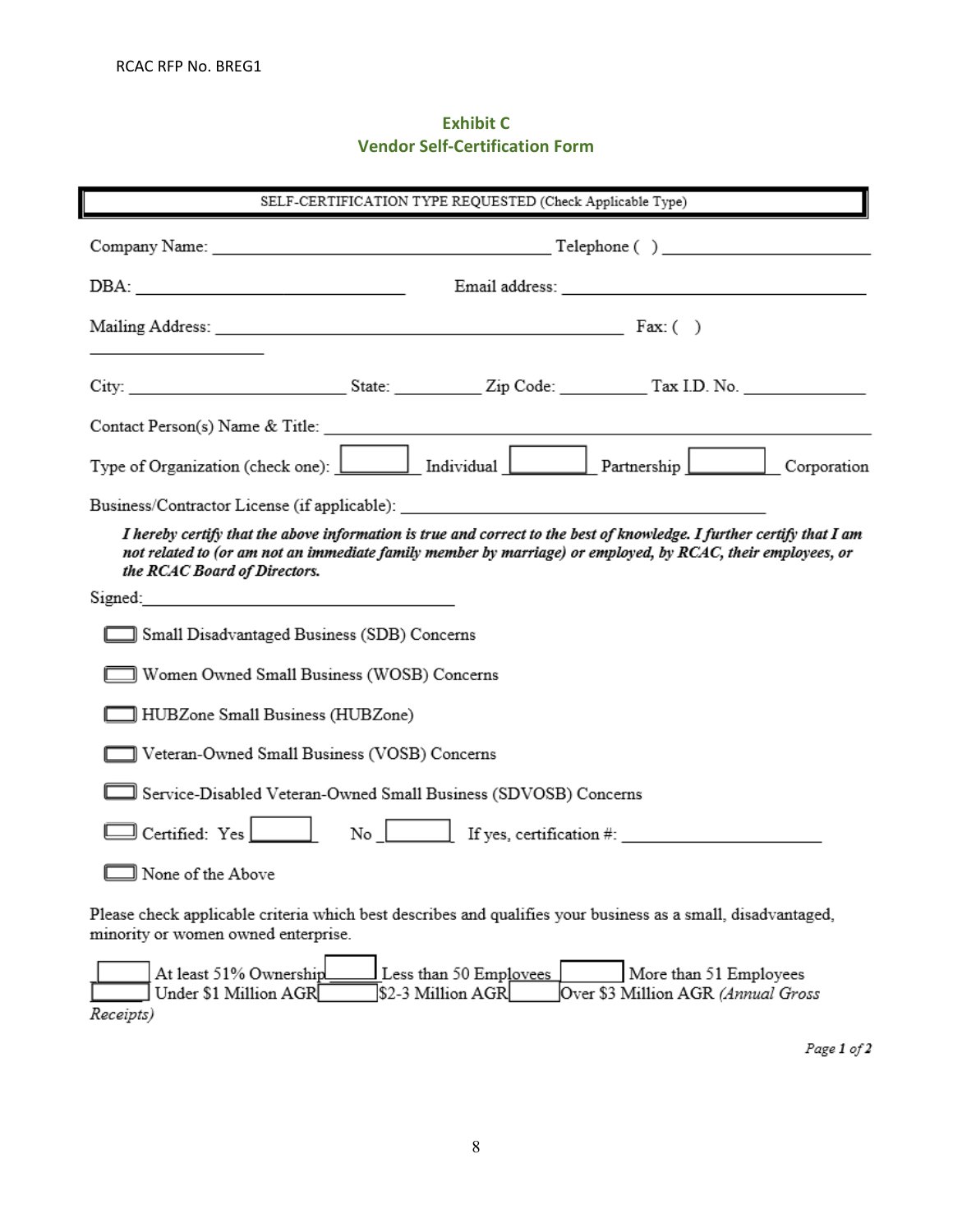#### SELF-CERTIFICATION CATEGORIES

For the Contractor and each Subcontractor indicated on the Report of Subcontractor information, the following must be completed.

The size standards are for the most part expressed in either millions of dollars or number of employees. A size standard is the largest that a concern can be and still qualify as a small business for Federal Government programs. For the most part, size standards are the average annual receipts or the average employment of a firm. For more information on these size standards, please visit http://www.sba.gov/size.

Indicate all Business category (ies) that apply by initialing next to the applicable category (ies):



SMALL BUSINESS CONCERNS (SBC): an independently owned and operated concern, certified, or certifiable by Standard Industrial Classification codes required by the Federal Acquisition Regulations, Section 19.102, may be found at www.sba.gov/size.

#### SMALL DISADVANTAGED BUSINESS (SDB): is a small business that is at least

51 percent owned by one or more individuals who are both socially, economically disadvantaged. Business owners who certify that they are members of name groups (Black Americans, Hispanic Americans, Native Americans, Asian-Pacific Americans, Asian-Indian Americans) are considered socially and economically disadvantaged. This can include a publicly owned business that has at least 51 percent of its stock unconditionally owned by one or more socially and economically disadvantaged individuals and whose management and daily business is controlled by one or more such individuals.



HUBZONE SMALL BUSINESS (HUBZone): A small business concern which operated in Historically Underutilized Business Zones. Through the HUBzone Empowerment Contracting program, federal contracting opportunities are provided for qualified small businesses located in distressed areas.

VETERAN OWNED SMALL BUSINESS (VOSB): A small business that (i) is at least 51% unconditionally owned by one or more veterans; or in the case of any publicly owned business, at least 51% of the stock of which is unconditionally owned by one or more veterans, and (ii) whose management and daily business operations are controlled by one or more veterans.

SERVICE DISABLE VETERAN OWNED SMALL BUSINESS (SDVOSB): A small business that : (i) is at least 51% unconditionally owned by one or more service-disabled veterans with a disability that is service connected, or in the case of any publicly owned business, at least 51% of the stock of which is unconditionally owned by one or more service-disabled veterans; and (ii) whose management and daily business operations are controlled by one or more service-disabled veterans or, in the case of a veteran with permanent and severe disability, the spouse or permanent caregiver of such veteran.

NONE OF THE ABOVE CATEGORIES APPLY.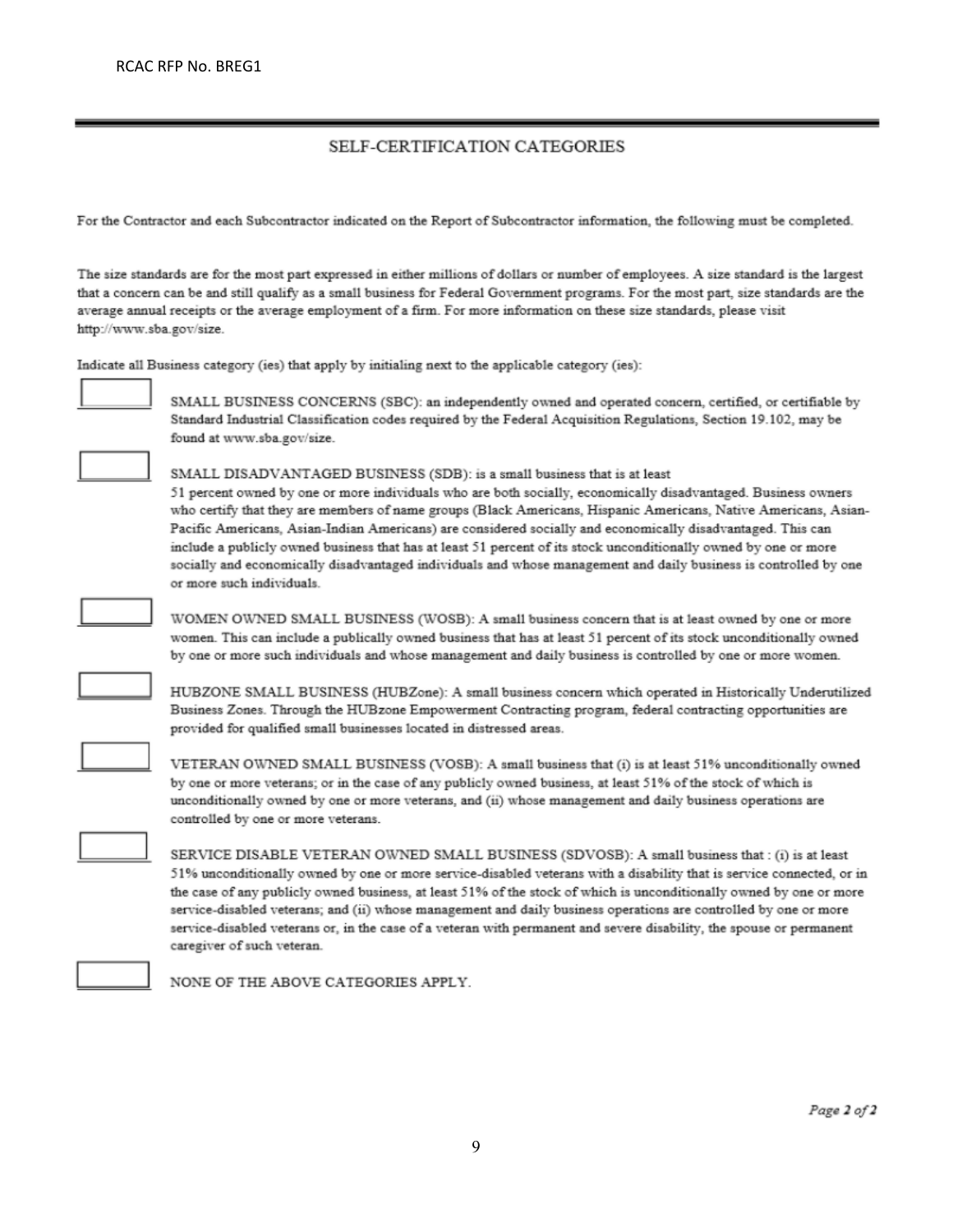

# **This document is a response to inquiries for Request for Proposals No. BREG1, for Design and Engineering for the Burnt Ranch Estates Drinking Water System under the Generator Program**

- 1. What is the number of sites proposed for emergency generator installations? All water infrastructure requiring backup power is located at one site: 133 Horseshoe Lane, Burnt Ranch, CA 95527. While it is expected that a single generator will power the site, the selected Engineer will need to determine the required number of generators to power the system during an extended power outage (> 4 hours, < 48 hours). If more than one generator is required, it would benefit the system to receive a priority list in order of which generator will have the greatest benefit to the system, understanding that the State may only approve one generator. Also, consider the first, most beneficial generator might be towable.
- 2. What are the types of sites? Well site, booster pump and tank site, water treatment site, waste water treatment, lift station?

The site where backup power is needed (133 Horseshoe Lane) is composed of:

- a. 20 gpm surface water diversion from McDonald Creek (no pump)
- b. (1) 14,000-gallon gravity tank (no pump)
- c. Treatment system composted of chlorinator and turbidimeter. Average daily treated water is 20,000 gpd
- d. Monitoring system requiring electricity to run internet and cameras (located in storage shed/office)
- e. Site lighting
- f. Potential future infrastructure:
	- i. Replacement of existing 14,000-gallon tank with a larger capacity tank and associated pump (pump size unknown).

Infrastructure located in the distribution system at site that do not require backup power include:

- a. (1) 9,000-gallon gravity tank (no pump)
- 3. Permitting package should include Regional Air Quality Board Authority to Construct/ Authority to Operate technical portions of the permit application for e-gen greater than 50 HP. If including permit for Regional Air Quality Board Authority to Construct/Authority to Operate in scope, include the permit as an optional task. It is unknown at this time if the generator will be greater than 50 HP.
- 4. Award reads "contractor" should this read "professional engineer"? Please see RFP revision 2, where "contractor" has been changed to "firm."
- 5. How many sites will need to be visited to complete the Site Assessment Report? One site will need to be visited: 133 Horseshoe Lane, Burnt Ranch, CA 95527.
- 6. Does the Community have any existing surveying with property boundaries identified for the site(s) receiving generators?